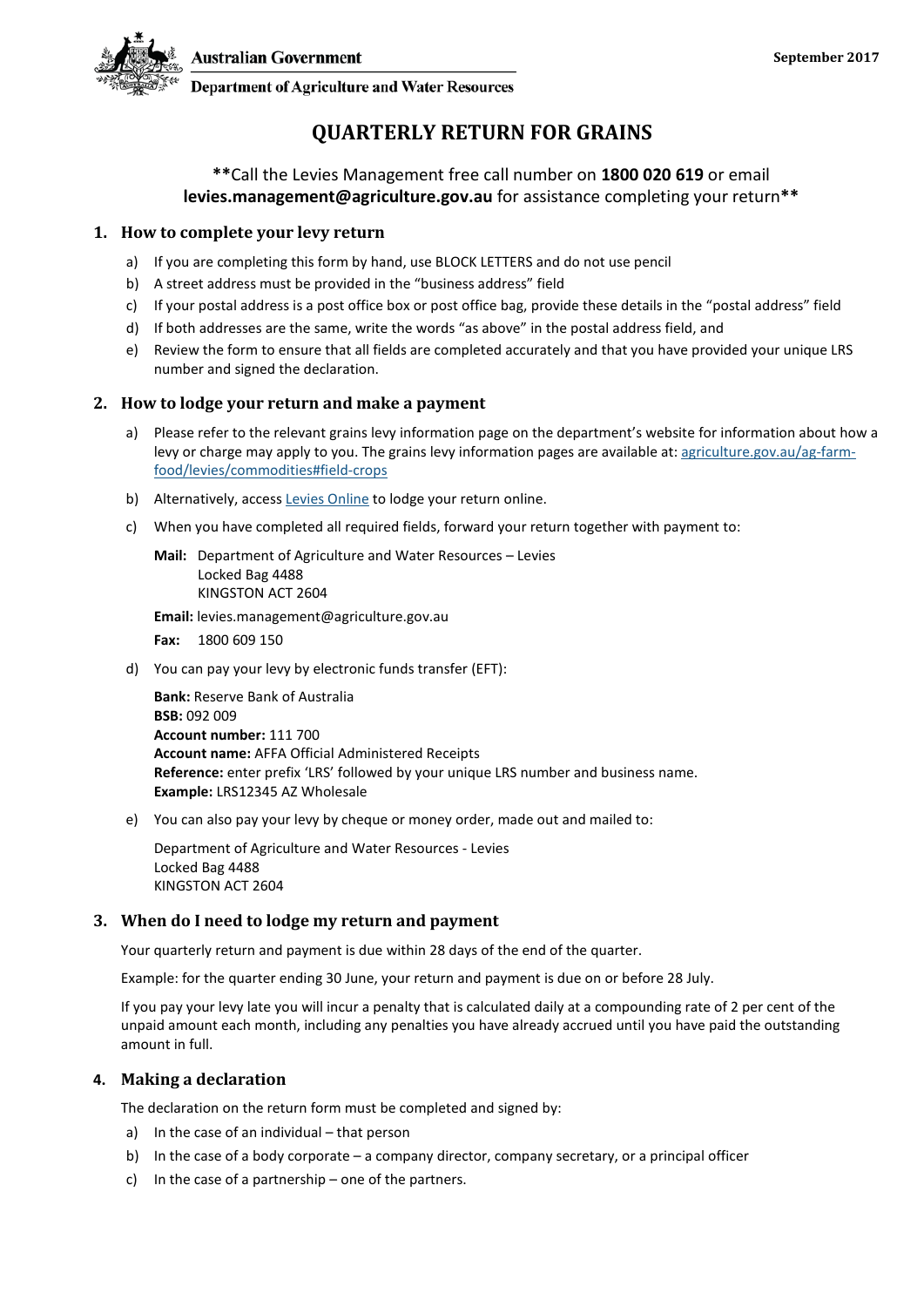

Fields marked with an **asterisk** (\*) are mandatory fields that must be completed in accordance with the *Primary Industries Levies and Charges Collection Act 1991* and the Primary Industries Levies and Charges Regulations 1991.

| <b>LRS Account Number</b>                                                                                                    |                                                                                                     | Quarter ended* |                        | $/20$ _____    |          |         |
|------------------------------------------------------------------------------------------------------------------------------|-----------------------------------------------------------------------------------------------------|----------------|------------------------|----------------|----------|---------|
| Personal information about the person lodging the return                                                                     |                                                                                                     |                |                        |                |          |         |
| Full name* (please print)                                                                                                    | Mr/Mrs/Dr/Ms/Miss                                                                                   |                |                        |                |          |         |
| Business address or residential<br>address* (not a post office box or<br>post office bag)                                    |                                                                                                     |                |                        |                | Postcode |         |
|                                                                                                                              |                                                                                                     |                |                        |                |          |         |
|                                                                                                                              |                                                                                                     |                |                        |                |          |         |
| Post office box or post office bag*                                                                                          |                                                                                                     |                |                        | Postcode       |          |         |
| Phone number                                                                                                                 | $\mathcal{E}$                                                                                       | Fax number     |                        |                |          |         |
| Email address                                                                                                                |                                                                                                     |                |                        |                |          |         |
| Australian Business Number or<br>Australian Company Number*                                                                  |                                                                                                     |                |                        |                |          |         |
| <b>Method of payment</b><br>Cheque                                                                                           | Date deposited<br><b>EFT</b>                                                                        | $\sqrt{2}$     | $\sqrt{2}$             | Levy paid*     | \$       |         |
| Note: Payment of levy not received by the due date may attract late payment penalty. The department does not issue receipts. |                                                                                                     |                |                        |                |          |         |
| Declaration*: I declare that to the best of my knowledge the information contained on this return form and any attachments   | is correct in every essential detail. "Giving false or misleading information is a serious offence" |                |                        |                |          |         |
| Full name of declarant* (please print)                                                                                       | Mr/Mrs/Dr/Ms/Miss                                                                                   |                |                        |                |          |         |
| Signature*                                                                                                                   |                                                                                                     |                | Date*                  |                |          |         |
| Please estimate how long it took for you to complete this return form                                                        |                                                                                                     |                |                        |                |          | (hours) |
| On completion, forward your return together with the payment to:                                                             |                                                                                                     |                | <b>OFFICE USE ONLY</b> |                |          |         |
| Email: levies.management@agriculture.gov.au                                                                                  |                                                                                                     |                |                        |                |          |         |
| Fax: 1800 609 150, or                                                                                                        |                                                                                                     |                |                        | Date entered:  |          |         |
| Mail to:<br>Department of Agriculture and Water Resources - Levies<br>Locked Bag 4488<br>KINGSTON ACT 2604                   |                                                                                                     |                | <b>Signed</b>          | Return number: |          |         |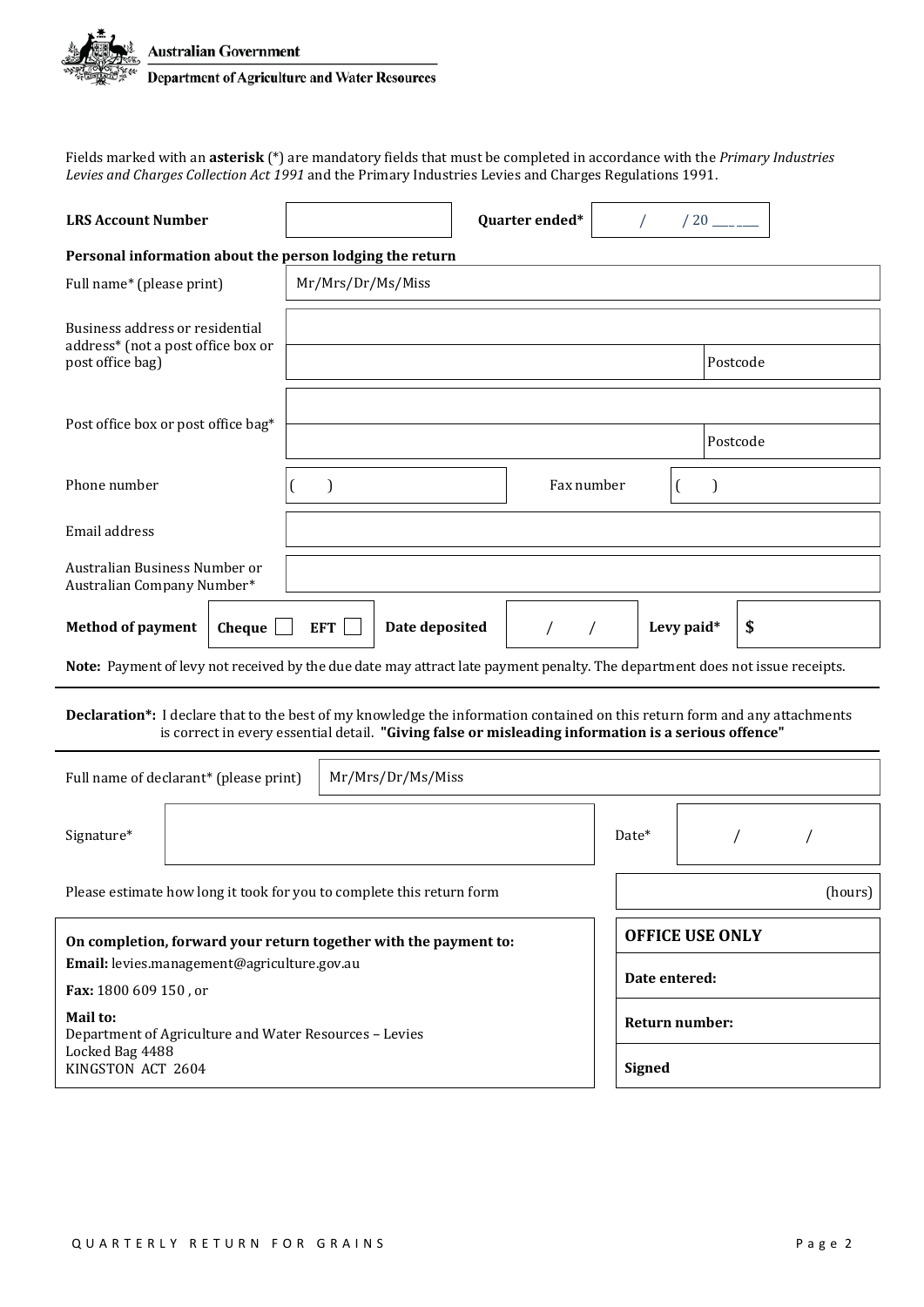

**LRS account number Quarter ended\*** 

|                                    | Type   | Weight in | Net Value of | Levy rate                     | Levy payable |   |
|------------------------------------|--------|-----------|--------------|-------------------------------|--------------|---|
|                                    |        | Tonnes    | Grain \$     |                               | \$           | ¢ |
| A-Oilseeds                         |        |           |              |                               |              |   |
| Sunflower seed                     | LMU012 | 01a       | 01           | 1.020 per cent/<br>sale value |              |   |
| Linseed/Linola                     | LMU012 | 02a       | 02           | 1.020 per cent/<br>sale value |              |   |
| Soy bean                           | LMU012 | 03a       | 03           | 1.020 per cent/<br>sale value |              |   |
|                                    | LMU012 | 04a       | 04           | 1.020 per cent/<br>sale value |              |   |
|                                    | LMU012 | 05a       | 05           | 1.020 per cent/<br>sale value |              |   |
| Safflower seed<br>Canola/Rape seed |        |           |              | Subtotal A<br>\$              |              |   |

#### **B – Grain Legumes**

| Field peas                                      | LMU029 | 01a | 01 | 1.020 per cent/<br>sale value   |    |
|-------------------------------------------------|--------|-----|----|---------------------------------|----|
| Lupins                                          | LMU029 | 02a | 02 | $1.020$ per cent/<br>sale value |    |
| Faba/Broad beans - Vicia faba                   | LMU029 | 03a | 03 | 1.020 per cent/<br>sale value   |    |
| Chick peas - Cicer arietinum                    | LMU029 | 04a | 04 | $1.020$ per cent/<br>sale value |    |
| Mung Beans - Vigna radiata                      | LMU029 | 05a | 05 | 1.020 per cent/<br>sale value   |    |
| Pigeon peas - Cajanus cajan                     | LMU029 | 06a | 06 | 1.020 per cent/<br>sale value   |    |
| Peanuts                                         | LMU029 | 07a | 07 | $1.020$ per cent/<br>sale value |    |
| Navy/Kidney/French Beans-<br>Phaseolus vulgaris | LMU029 | 08a | 08 | $1.005$ per cent/<br>sale value |    |
| Vetch - Vicia sativa                            | LMU029 | 09a | 09 | $1.020$ per cent/<br>sale value |    |
| Lentils - Lens culinaris                        | LMU029 | 10a | 10 | 1.020 per cent/<br>sale value   |    |
| Cow peas - Vigna unguiculata                    | LMU029 | 11a | 11 | 1.020 per cent/<br>sale value   |    |
| Wild cow peas - Vigna vexillata                 | LMU029 | 12a | 12 | $1.020$ per cent/<br>sale value |    |
| Black gram - Vigna mungo                        | LMU029 | 13a | 13 | 1.005 per cent/<br>sale value   |    |
|                                                 |        |     |    | <b>Subtotal B</b>               | \$ |

QUARTERLY RETURN FOR GRAINS Page 3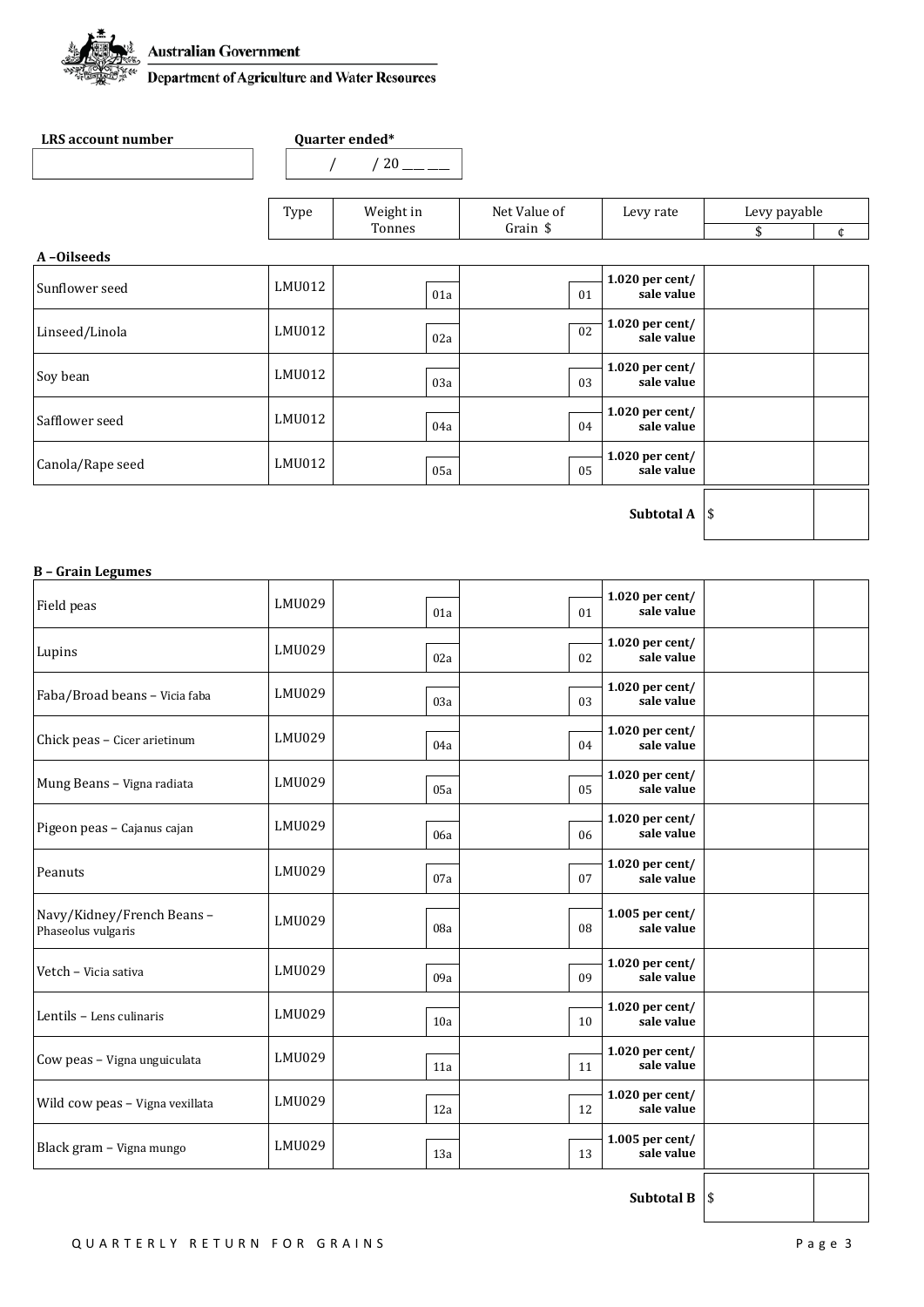

**Australian Government** 

**Australian Government<br>Department of Agriculture and Water Resources** 

| Type | Weight in | Net Value of | Levy rate | Levy payable |  |
|------|-----------|--------------|-----------|--------------|--|
|      | Tonnes    | Grain        |           | $\cdot$ n    |  |

#### **C – Coarse Grains**

| Barley           | LMU077 | 01a | 01 | 1.020 per cent/<br>sale value   |    |
|------------------|--------|-----|----|---------------------------------|----|
| Triticale        | LMU077 | 02a | 02 | 1.020 per cent/<br>sale value   |    |
| Oats             | LMU077 | 03a | 03 | $1.020$ per cent/<br>sale value |    |
| Cereal Rye       | LMU077 | 04a | 04 | 1.005 per cent/<br>sale value   |    |
| Sorghum          | LMU077 | 05a | 05 | $1.020$ per cent/<br>sale value |    |
| Maize            | LMU077 | 06a | 06 | $0.720$ per cent/<br>sale value |    |
| Millet - Panicum | LMU077 | 07a | 07 | 1.005 per cent/<br>sale value   |    |
| Canary seed      | LMU077 | 08a | 08 | 1.005 per cent/<br>sale value   |    |
|                  |        |     |    | Subtotal C                      | \$ |

| D - Wheat             |        |     |     |                                 |  |
|-----------------------|--------|-----|-----|---------------------------------|--|
| New South Wales / ACT | LMU049 | 01a | 01  | $1.020$ per cent/<br>sale value |  |
| Victoria              | LMU049 | 02a | 02  | $1.020$ per cent/<br>sale value |  |
| Queensland            | LMU049 | 03a | 03  | $1.020$ per cent/<br>sale value |  |
| South Australia       | LMU049 | 04a | 04  | $1.020$ per cent/<br>sale value |  |
| Western Australia     | LMU049 | 05a | 0.5 | $1.020$ per cent/<br>sale value |  |
| Tasmania              | LMU049 | 06a | 06  | $1.020$ per cent/<br>sale value |  |
| Northern Territory    | LMU049 | 07a | 07  | $1.020$ per cent/<br>sale value |  |
|                       |        |     |     |                                 |  |

**Subtotal D**  $\left| \text{\$} \right|$ 

| <b>TOTAL PAID</b><br>$(A + B + C + D)$ |  |
|----------------------------------------|--|
|                                        |  |

GST is not applied to Australian Government levies.